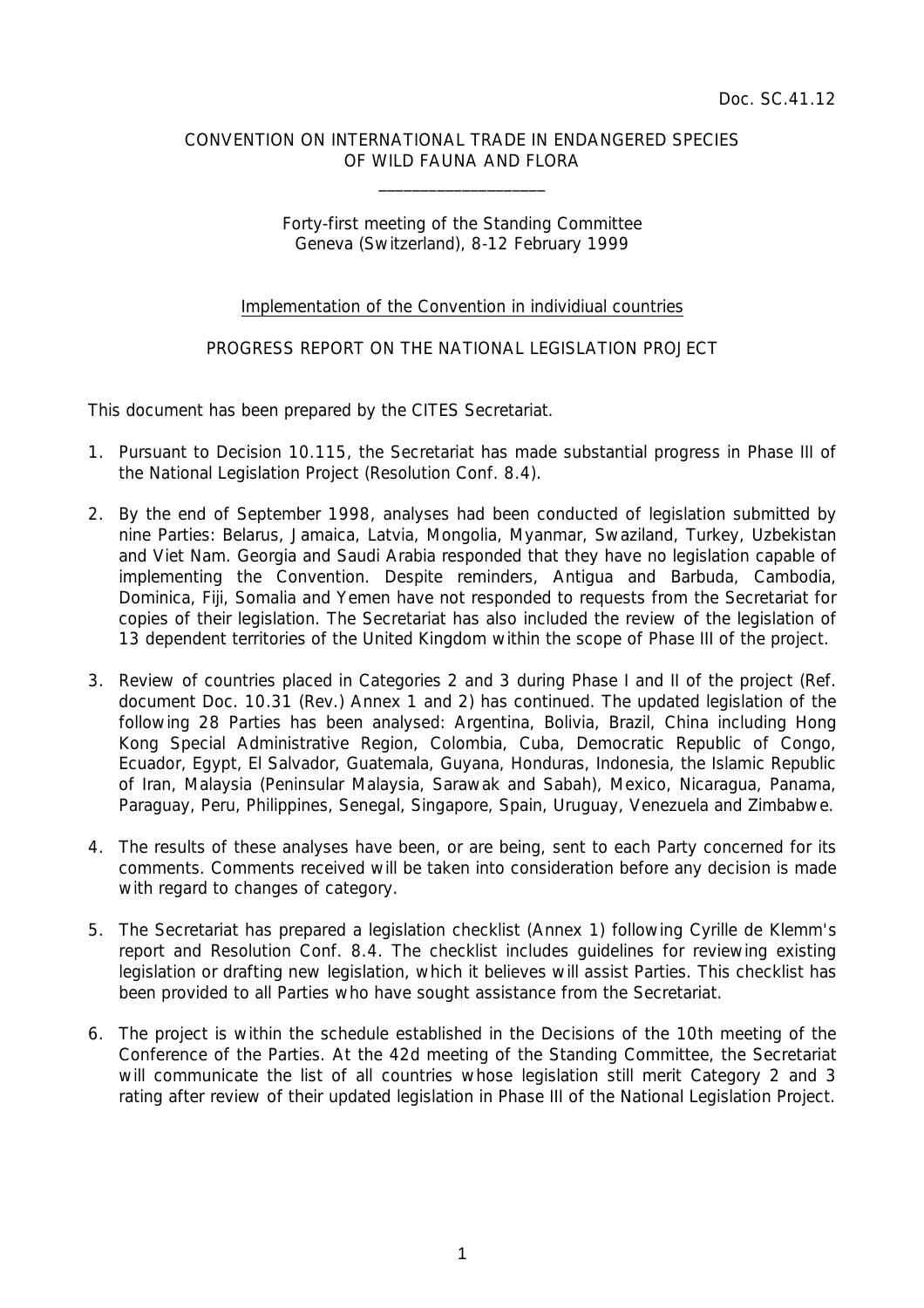# Checklist for CITES legislation

### **A CHECKLIST FOR REVIEWING CITES LEGISLATION**  (following de Klemm's Guidelines and CITES Resolutions)

The following is a working checklist of provisions that must, should or could be included in a law or act to implement CITES. These include provisions that are required under the text of the Convention, along with provisions that the Conference of the Parties has recommended through the adoption of resolutions.

This checklist has been derived from the Resolutions of the Conference of the Parties and the Guidelines for Legislation to Implement CITES $1$ .

### General Considerations

- 1. It should be made clear in the law or act that it is in addition to other domestic measures, wildlife laws, Customs, public health etc., and that nothing in the legislation affects the operation of these other laws.
- 2. It should be clear that CITES legislation should be binding on all government departments.
- 3. It is recommended that as much as possible, detailed rules on the implementation of CITES be in ancillary regulations, and that the main legislation itself should be limited to laying down general rules, prohibitions, designation of enforcement agents, designation of penalties and granting powers necessary for the government to make regulations as necessary.
- 4. It is essential for effective implementation of CITES that the taking and possession of and domestic trade in all indigenous species listed in the CITES appendices be restricted by national legislation.
- 5. It is essential that any national law contain a general clause empowering the government to control international trade (and also domestic trade, possession and transport) in any species of animal or plant for conservation purposes.
- 6. There should be a more specific provision prohibiting the import, export, re-export, and introduction from the sea of specimens listed in the schedules of the law other than in accordance with the provisions of the law or any of its implementing regulations.

# Field of Application

- 7. The legislation must apply to all animal and plant species listed in all three CITES appendices.
- 8. It is recommended that CITES implementation legislation include three schedules containing the species listed in Appendices I, II, and III and that these schedules be

<sup>&</sup>lt;sup>1</sup> de Klemm, C. (1993). *Guidelines for Legislation to Implement CITES*. IUCN, Gland, Switzerland and Cambridge, UK.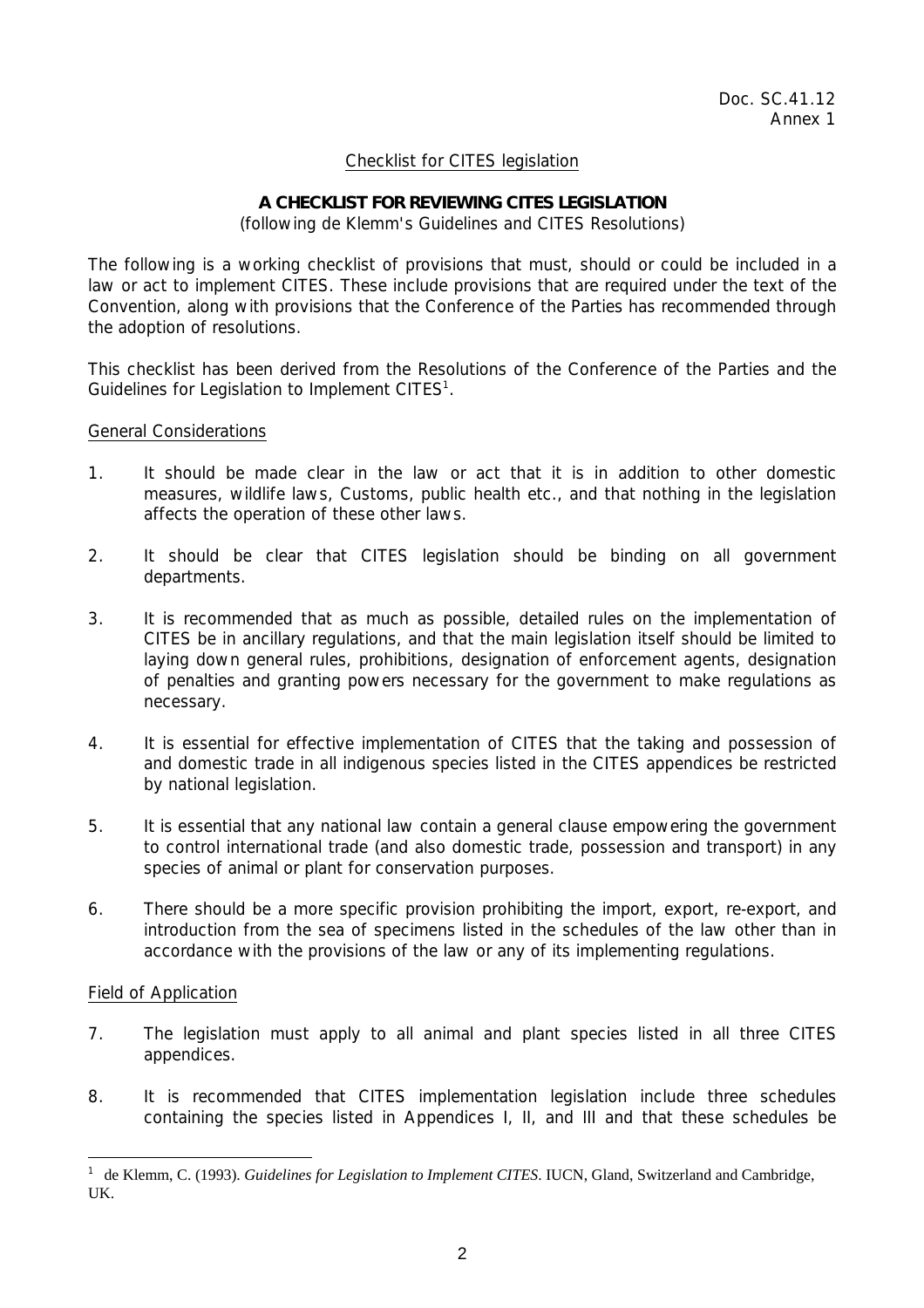amended as soon as amendments to the appendices have come into force (there should be a mechanism in the legislation or regulations to allow this). Other schedules may be used for non-CITES species the country may wish to include specifically within its trade controls.

- 9. It is essential that nomenclature adopted by the Conference of the Parties be followed in any listing of species in the legislation.
- 10. Non-CITES species may be covered by the legislation, as a stricter domestic measure. However, the distinction between CITES and non-CITES species must somehow be made, to avoid confusion and enforcement difficulties for both exporting and importing countries. Non-CITES species should be included in a separate schedule, or under separate regulations, making it clear that the permits required for these shall not be CITES permits.
- 11. Parties may wish to apply stricter controls. For instance, the legislation might specify that import permits are also required for specimens of Appendix-II species, or for conservation reasons some native species might be included in a stricter schedule than its corresponding CITES listing.
- 12. The Convention definition of 'specimen' should be used in the legislation, and parts and derivatives must be included.
- 13. Trade controls should apply to any specimens which appear from an accompanying document, the packaging or a mark or label, or from any other circumstances to be parts or derivatives of CITES species, unless they are specifically exempted from the provisions of the Convention (the exemptions should be listed).
- 14. The definition of 'introduction from the sea' in the text of the Convention should be used.
- 15. Import may be interpreted several ways and requires clarification, but the introduction of specimens under any Customs procedure other than transit and transhipment should be considered as an import in the sense of the Convention.
- 16. Definitions of transit and transhipment should be provided in the legislation, and these should follow Resolution Conf. 9.7. Transit or transhipment should refer only to specimens that remain in Customs control and are in the process of shipment to a named consignee when any interruption in the movement arises only from the arrangements necessitated by this form of traffic (Resolution Conf. 9.7).
- 17. Resolution Conf. 9.7 also recommends that Parties adopt legislation allowing them to seize and confiscate specimens in transit or being transhipped without valid export documentation or proof of the existence thereof.
- 18. The Convention should be applied to the whole of the territory over which the Party has sovereignty.
- 19. It is necessary, to avoid all possible doubts, to state that the legislation is applicable to trade in CITES specimens with any country, whether a Party or not.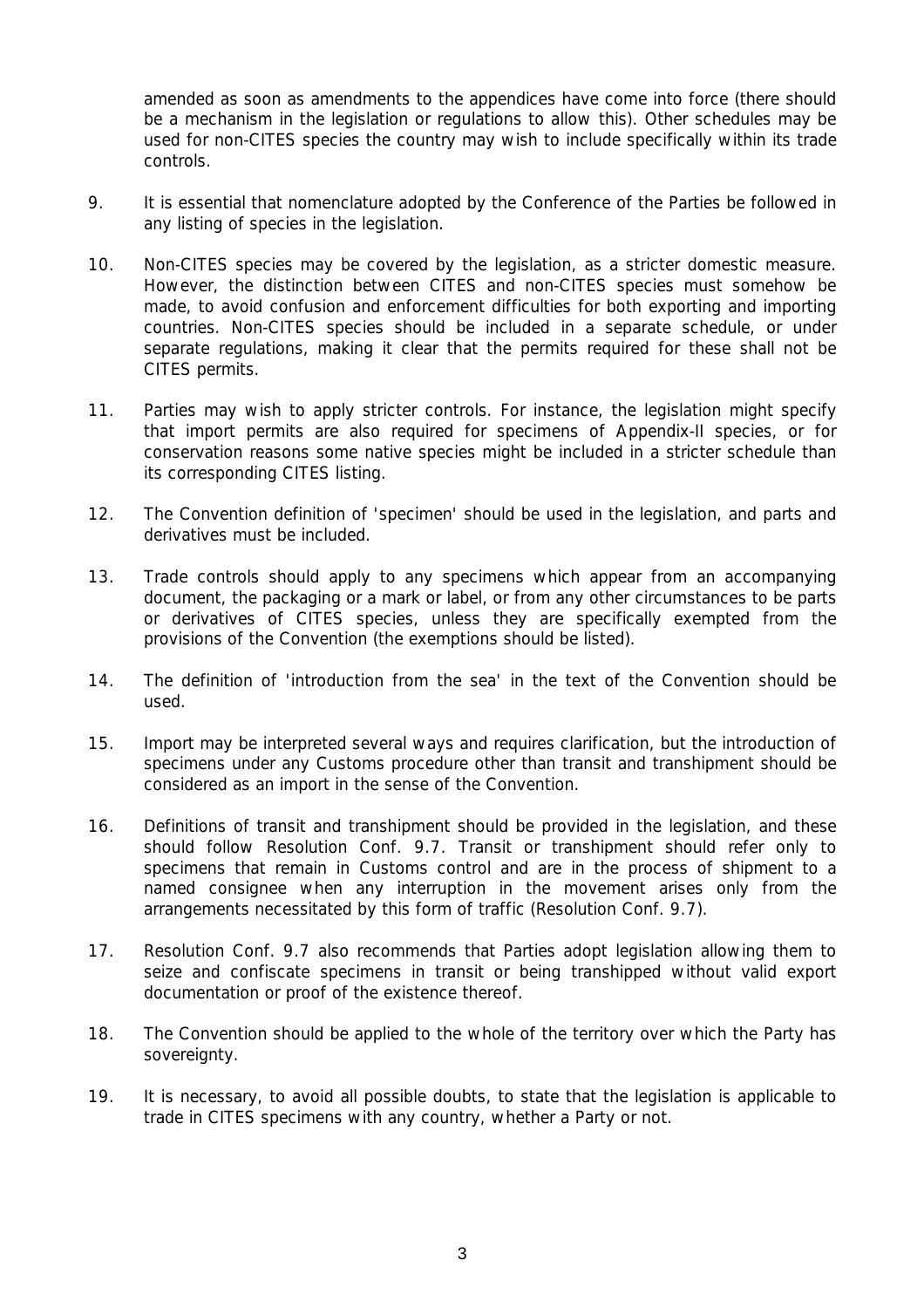### Management and Scientific Authorities

- 20. The Management Authority should be the body designated to grant the permits and certificates required under the Convention.
- 21. The Scientific Authority should be an independent scientific body designated to advise the Management Authority in all matters for which this advice is required by the Convention. The tasks of the Scientific Authority, as outlined in Resolution Conf. 10.3, should be clearly spelled out in the legislation. Note-- the Scientific Authority should have a right of veto on CITES exports where these may endanger the survival of the species concerned, and this should be reflected in the legislation.

# Permit Requirements

- 22. The normal conditions relating to the granting of permits and certificates for the import, export, re-export or introduction from the sea are laid down in Articles III, IV and V of CITES. However, legislation is necessary to lay down in more detail the conditions and procedures that must be observed by Management Authorities, including, where appropriate, the taking of stricter measures than those required under CITES. The legislation should therefore contain basic rules on the issuing of permits for trade in all species listed in the appendices/schedules.
- 23. Legislation should specify that, subject to the conditions of the Convention and the legislation, the Management Authority may at its discretion grant or refuse a permit, or grant a permit subject to conditions. (The Management Authority should always be free to deny a permit, but in granting a permit it has to comply with CITES and the legislation.)
- 24. Legislation should state that any specimen to be exported or re-exported, or to be traded, must not have been obtained in contravention of the law.
- 25. For re-exports, it is an obligation that the Management Authority be satisfied the specimen was imported in accordance with the provisions of CITES.
- 26. The Management Authority, for export or re-export, must be satisfied that any living specimen will be prepared and shipped so as to minimize the risk of injury, damage to health or cruel treatment. Mention of the CITES guidelines for transport of live specimens and the IATA air transport guidelines can be incorporated into the legislation.
- 27. For specimens of Appendix I species, an import permit must be issued before an export permit is granted. This can be stated in the national legislation to avoid misunderstandings.
- 28. The legislation of any State should distinguish between Appendix-III species that have been listed at the request of that State and those which have been listed by other **Parties**
- 29. Quotas may be set in legislation, or by the Management Authority or the Scientific Authority if the legislation empowers it to do so. The legislation should provide that no export permits shall be granted after the quota has been reached.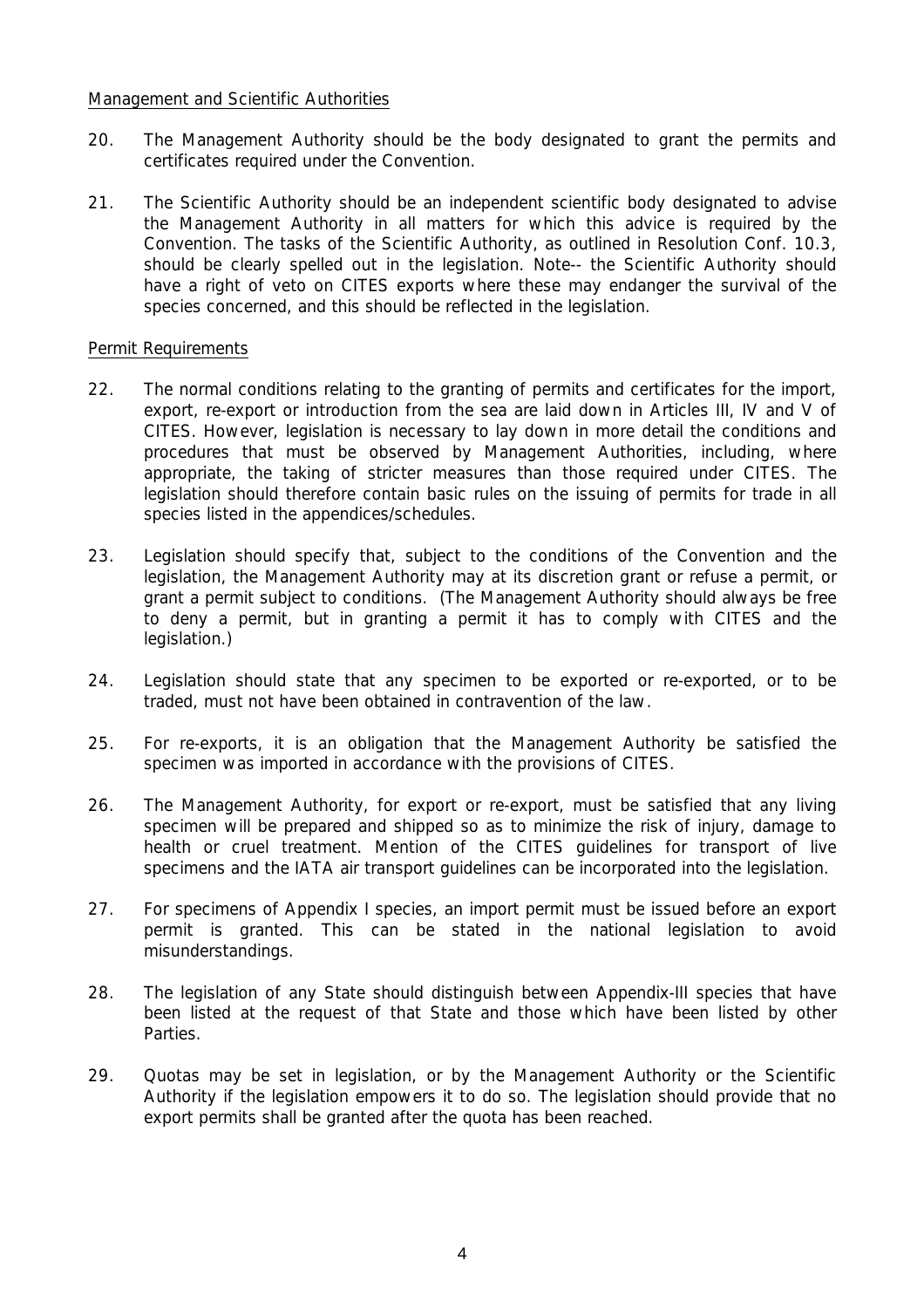# Form and Validity of Permits and Certificates

- 30. It is recommended that legislation require permits to be in any form prescribed by regulations, or by the Management Authority. A model of the required permit form should be appended to the regulations. The regulations should specify in detail all the information which should be included in the permits and certificates (see Resolution Conf. 10.2). The permit form should follow that recommended in Resolution Conf. 10.2.
- 31. The period of validity of permits should be specified in the legislation (export and reexport permits are valid for import purposes only if presented within six months of issue at the most; the validity of import permits should not exceed twelve months). Note: there may be exceptions made for permits for timber species, provided that Article VI, paragraph 2 is respected.
- 32. The legislation should specify that a separate permit or certificate is required for each consignment of specimens (this is an obligation under Article VI.5).
- 33. The following are useful requirements that may be added to the legislation:
	- a. include procedures for permit applications and application forms.
	- b. empower the Management Authority to require applicants to provide necessary information.
	- c. institute fees for processing applications and issuing permits and certificates.
	- d. describe procedural requirements, like surrendering permits to Customs or returning unused permits to the issuing authority etc.
	- e. describe the non-transferability of permits.
	- f. make retrospective permits unlawful except in specified circumstances (see Resolution Conf. 10.2).
	- g. penalize fraudulent permit applications.
- 34. Legislation should specify that all permits and certificates issued shall comply with the legislation (and its regulations) and that any breach of this condition will automatically invalidate the document. The legislation could require a statement of this condition to be included on all permits and certificates.

# Revocation, Modification and Suspension of Permits

- 35. The Management Authority must be empowered to amend, suspend or revoke permits or certificates as might be required, and the procedure for revocation, modification or suspension of permits should be laid down in regulations as a guarantee against arbitrary decisions.
- 36. The Management Authority or other competent authority, including the courts, should be empowered to disqualify a person, temporarily or permanently, from obtaining a permit or certificate. This may constitute an effective deterrent to unlawful trade.
- 37. The legislation should provide for the possibility to appeal against decisions of the Management Authority relating to permits, attached conditions, disqualifications etc.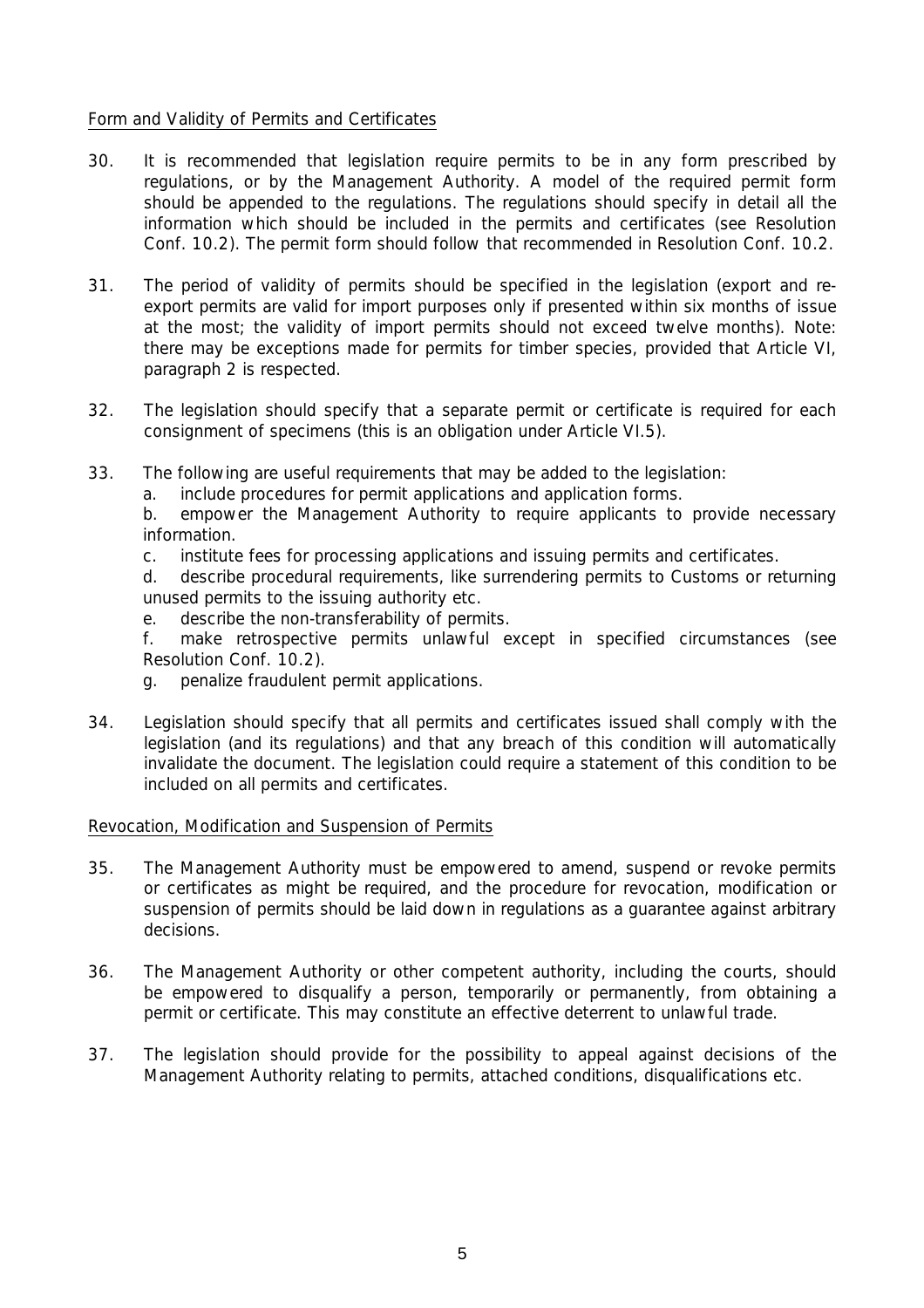### Exceptions to Permit Requirements

- 38. No derogation other than those allowed for under Article VII of the Convention is allowed. If any of the possible derogations or special provisions in that Article are allowed for in the legislation, their definitions should be included in the legislation, such as for 'pre-Convention' and 'bred in captivity' (the latter should follow that given in Resolution Conf. 10.16).
	- Note: As these definitions may change as a result of Resolutions, it might be best to include details of these in implementing regulations, and only include a reference to them in the legislation itself.
- 39. The export of pre-Convention specimens must be prohibited except under a pre-Convention certificate issued by the Management Authority. There should also be a procedure to register such specimens with the Management Authority within a certain time after the date on which the Convention became applicable to them. Also, provision should be made to empower the competent authority to order that registered specimens be marked.
- 40. A definition of 'personal or household effects' should be included in the legislation. It is important to note that Article VII.3 specifies when the derogation does not apply.
- 41. Captive breeding for commercial purpose should follow the guidelines laid out in Resolution Conf. 8.15.
- 42. Legislation should require export permits for captive-bred Appendix-I specimens of live animals for commercial purposes, and certificates of captive-breeding for all others.
- 43. Legislation should provide a licensing procedure for commercial operations, requirements that captive-breeding operations keep records, and provide for the Management Authority or other competent authority to inspect premises and records, ask for information, mark specimens as necessary, and revoke licences or cancel registrations when offences have been committed or when conditions of the licence or registration have not been fulfilled.
- 44. The definition of "artificially propagated" in Resolution Conf. 9.18 should be incorporated into legislation. However, as this may change at meetings of the Conference of the Parties, the law can refer to the CITES definition or to CITES resolutions.
- 45. Exchange of scientific material should follow Article VII.6 of the Convention and Resolution Conf. 2.14, and legislation should provide for the registration of institutions. The Scientific Authority should be empowered to advise on registration standards.
- 46. For travelling zoos, circuses and travelling exhibits, Article VII.7 and Resolution Conf. 8.16 should be followed, requiring that captive-bred and pre-Convention animals are registered with the Management Authority that issued the documents.
- 47. Legislation should empower the Management Authority to mark any CITES specimen if required. The legislation should state that any person who alters, defaces, erases or removes a mark shall be guilty of an offence.

#### Border Controls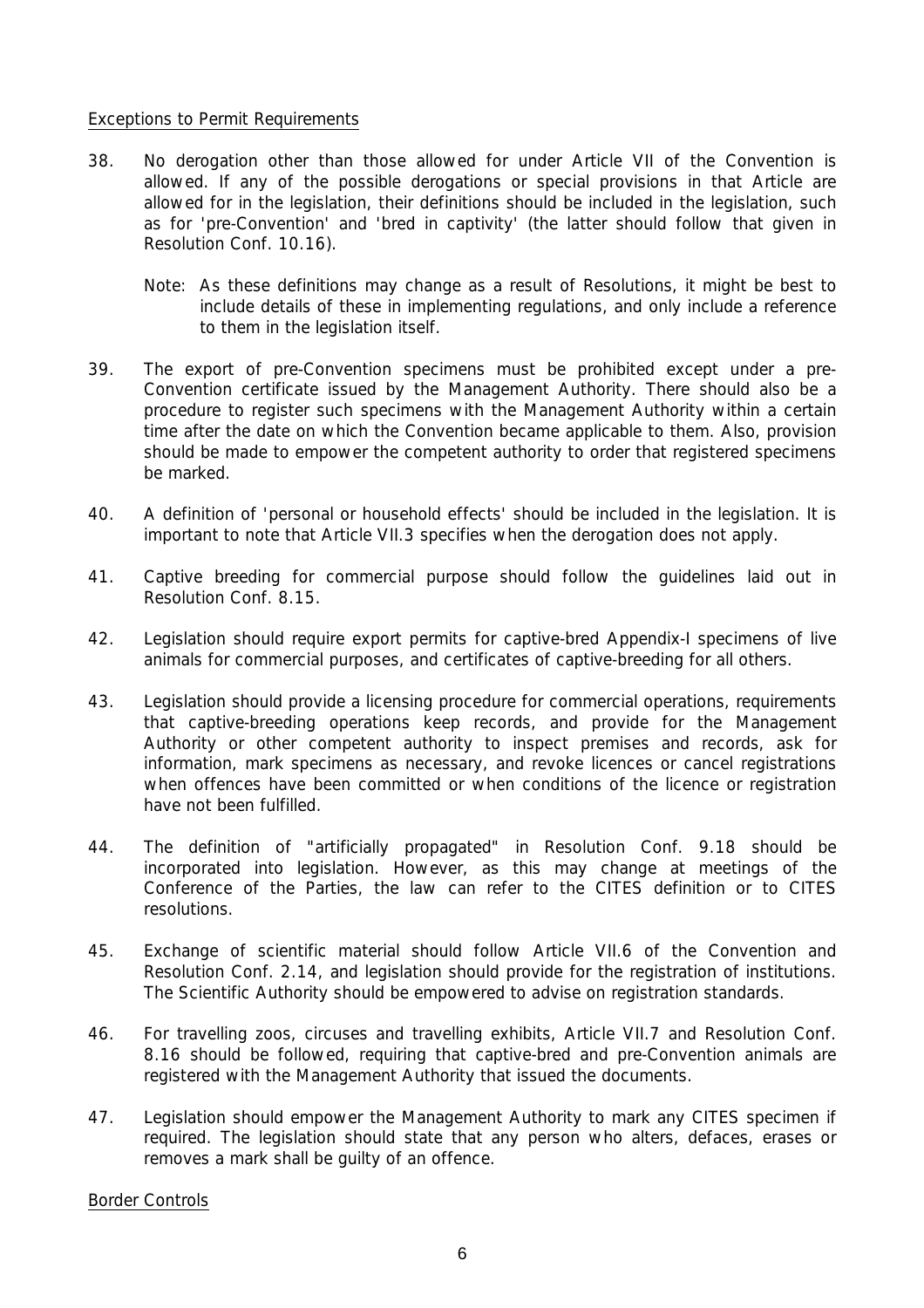- 48. The requirement that relevant CITES documents be presented at the time of export/import must be in the legislation. Documents should have to conform with the prescriptions of CITES before being accepted. The authority competent to check the documents and consignments should be clearly designated in the legislation. In the case of transit or transhipment, the authority should also require the presentation of the relevant permits or certificates.
- 49. Legislation should provide for the Management Authority to refuse to accept permits from exporting countries when they have reasonable grounds to do so, for example if it appears that substantial irregularities have taken place. Legislation could require import permits for Appendix-II and -III species (as a stricter domestic measure), to enable the Management Authority to determine the validity of documents before the specimens enter the country.

### Control of Consignments and Permits

- 50. The legislation should prohibit the possession, transport, sale, offering for sale, and purchasing of any specimen of CITES-listed species that has been imported, introduced from the sea or taken from the wild without the required permits. The onus of proof of legality should fall on the owner or trader.
- 51. Legislation should empower the Management Authority or any other authorized body to proceed with any required investigation and to detain specimens where there are reasonable doubts on their identification, pending the results of other investigations.
- 52. Legislation should specify the ports of exit and ports of entry at which specimens must be presented for clearance.
- 53. Legislation should make seizure mandatory whenever there are reasonable grounds to believe a transaction is in violation of CITES.
- 54. Legislation should empower the Management Authority to cancel and retain the export permit or re-export certificate and any corresponding import permit presented for the import of a specimen. Provision should also be made for the cancellation and retention of permits and certificates that have been refused when the specimens are presented for import.

#### Control of Traders, Possession, and Domestic Trade

- 55. Legislation should prohibit the possession, trade and transport of unlawfully imported or acquired specimens.
- 56. Legislation may include a requirement that traders exporting or re-exporting CITES specimens keep a register of all transactions, and that the Management Authority may inspect the register and the premises of the trader at any time.

#### Enforcement and Penalties

57. Legislation must prohibit and make it an offence to import or export specimens in violation of the provisions of the Convention (i.e. without appropriate/valid permits) and should prohibit and make it an offence to trade in, or possess, or both, specimens that have been imported in violation of the Convention.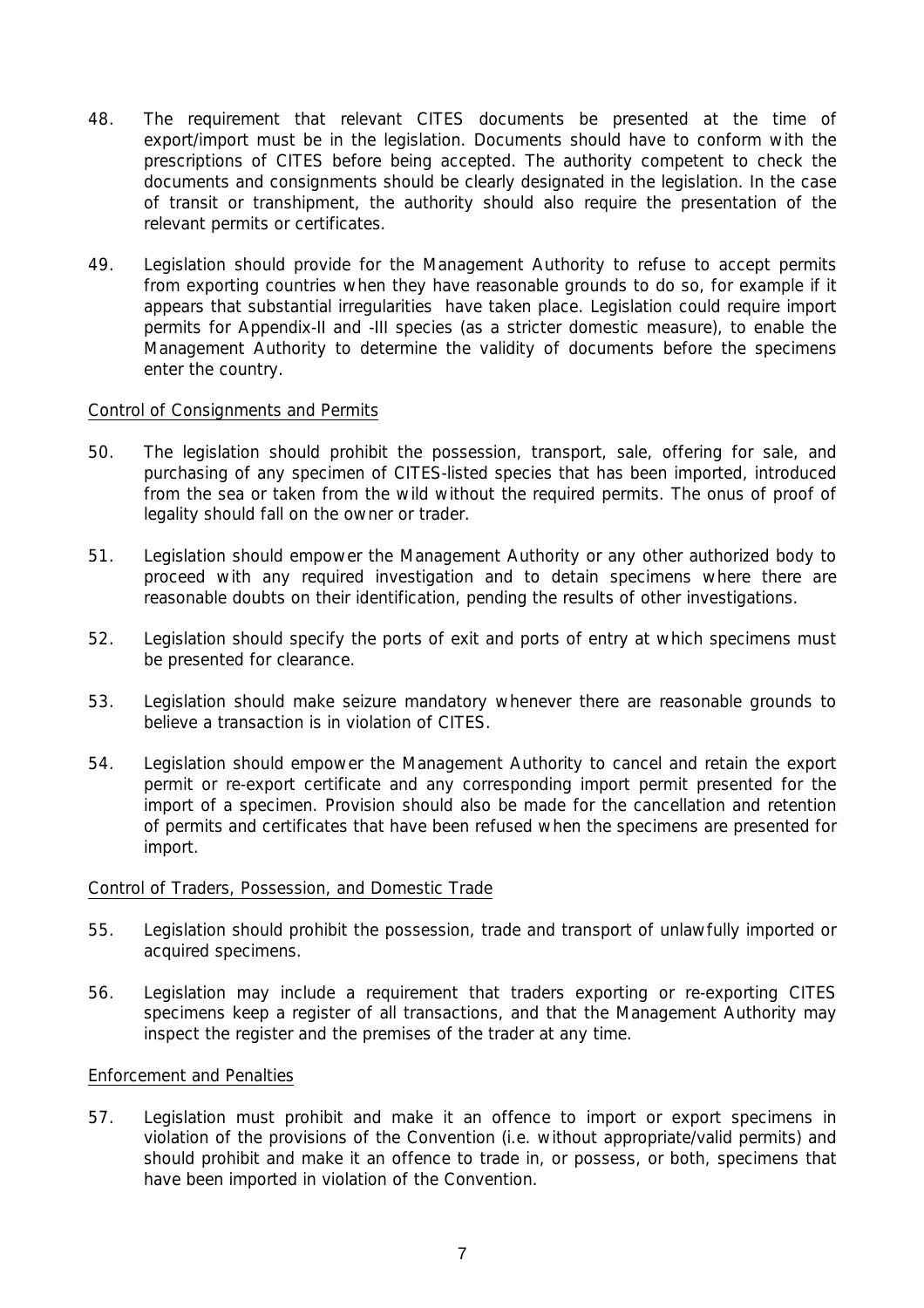- 58. The departments and agents responsible for enforcement of CITES and any implementation legislation must be clearly designated in legislation.
- 59. The powers of enforcement officers need to be clearly established by the legislation. These powers may include powers to search persons, baggage or other property and vehicles; powers to search premises (may require powers to request a warrant); powers to request information, to inspect documents, and to take samples for identification purposes; powers to seize specimens where illegalities are suspected; and powers of arrest.
- 60. The legislation should clearly mention the activities which are prohibited. At minimum this should include import/export of CITES specimens without a permit; use of invalid documents; and possession of and/or trade in specimens illegally imported.
- 61. If possible, offences committed by corporations relating to trade in CITES specimens should be made punishable by national legislation.
- 62. Attempts to commit an offence as well as aiding and abetting the committing of an offence under the legislation should also be punishable offences.
- 63. Legislation must provide for the confiscation or return to the State of export of all illegally traded specimens.
- 64. Penalties outlined in the legislation must be high enough to constitute an effective deterrent.

#### Disposal of Confiscated Specimens

65. Refer to Resolution Conf. 10.7 for details. It is recommended that legislation allow for the costs of returning confiscated live specimens to the country of origin or re-export to be charged to the guilty importer and/or carrier.

#### Acceptance and Refusal of Foreign Permits

- 66. The legislation must empower the Management Authority to refuse invalid foreign permits.
- 67. Legislation should specifically mention that only valid export permits from exporting countries shall be accepted.
- 68. Legislation should provide that a permit issued in violation of the law of the exporting country is invalid when presented in an importing country (or if any condition which may be attached to it has not been complied with).

#### Reports

69. The preparation and submission of annual reports and biennial reports on legislative measures as required by Article VIII.7 should be listed in the legislation as one of the duties of the Management Authority. A listing of the due date for the annual report would be useful to include in the law (this is 31 October for the report on the previous year, as per Resolution Conf. 9.4 (Rev.).

#### Financial Matters